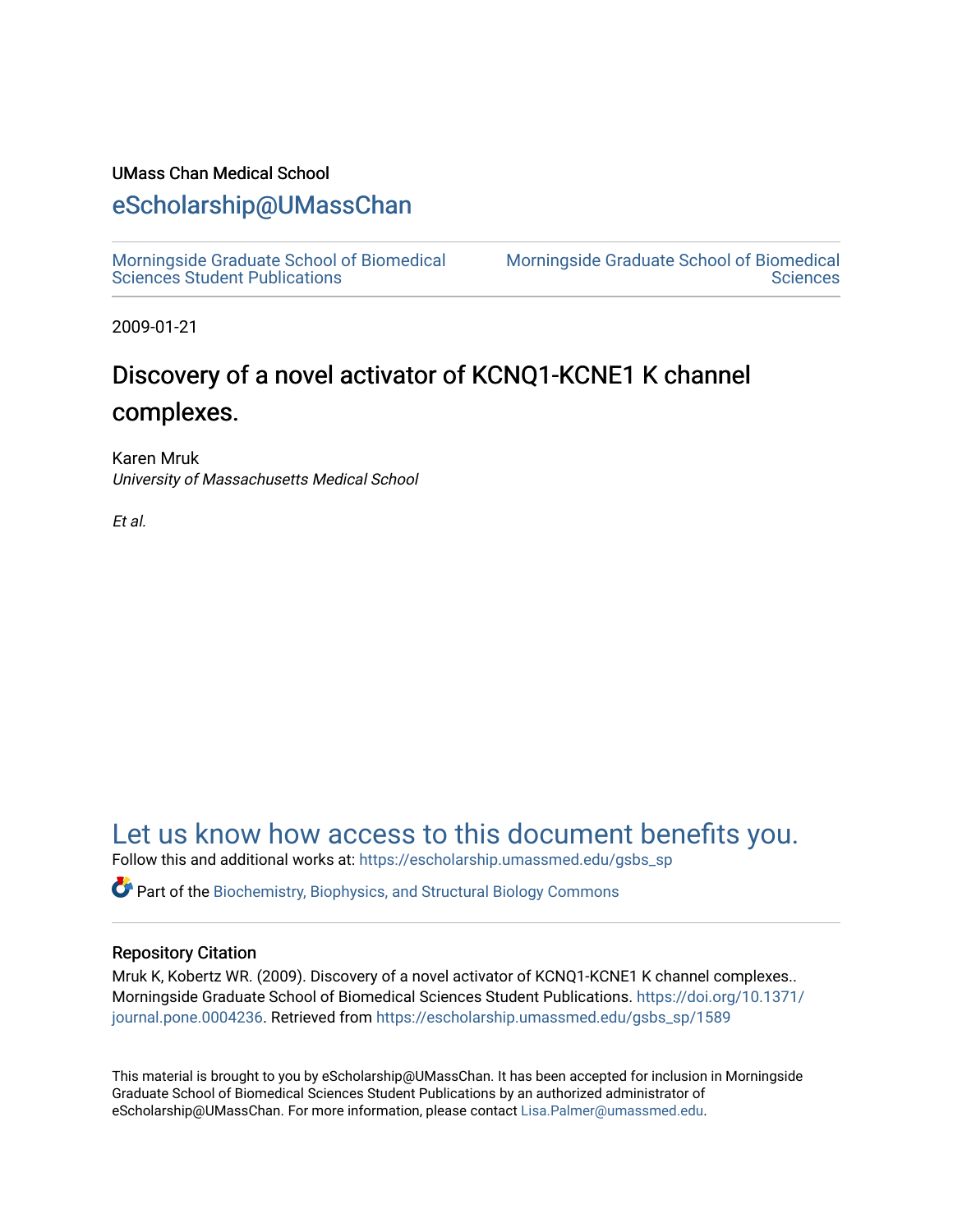# Discovery of a Novel Activator of KCNQ1-KCNE1  $K^+$ Channel Complexes

#### Karen Mruk, William R. Kobertz\*

Department of Biochemistry and Molecular Pharmacology, Programs in Neuroscience and Chemical Biology, University of Massachusetts Medical School, Worcester, Massachusetts, United States of America

#### Abstract

KCNQ1 voltage-gated  $K^+$  channels (Kv7.1) associate with the family of five KCNE peptides to form complexes with diverse gating properties and pharmacological sensitivities. The varied gating properties of the different KCNQ1-KCNE complexes enables the same  $K^+$  channel to function in both excitable and non excitable tissues. Small molecule activators would be valuable tools for dissecting the gating mechanisms of KCNQ1-KCNE complexes; however, there are very few known activators of KCNQ1 channels and most are ineffective on the physiologically relevant KCNQ1-KCNE complexes. Here we show that a simple boronic acid, phenylboronic acid (PBA), activates KCNQ1/KCNE1 complexes co-expressed in Xenopus oocytes at millimolar concentrations. PBA shifts the voltage sensitivity of KCNQ1 channel complexes to favor the open state at negative potentials. Analysis of different-sized charge carriers revealed that PBA also targets the permeation pathway of KCNQ1 channels. Activation by the boronic acid moiety has some specificity for the Kv7 family members (KCNQ1, KCNQ2/3, and KCNQ4) since PBA does not activate Shaker or hERG channels. Furthermore, the commercial availability of numerous PBA derivatives provides a large class of compounds to investigate the gating mechanisms of KCNQ1-KCNE complexes.

Citation: Mruk K, Kobertz WR (2009) Discovery of a Novel Activator of KCNQ1-KCNE1 K<sup>+</sup> Channel Complexes. PLoS ONE 4(1): e4236. doi:10.1371/ journal.pone.0004236

Editor: Edward Perez-Reyes, University of Virginia, United States of America

Received November 19, 2008; Accepted December 9, 2008; Published January 21, 2009

Copyright: @ 2009 Mruk et al. This is an open-access article distributed under the terms of the Creative Commons Attribution License, which permits unrestricted use, distribution, and reproduction in any medium, provided the original author and source are credited.

Funding: The work was supported by the NIH (NIDCD) DC007669. The NIH had no role in study design, data collection and analysis, decision to publish, or preparation of the manuscript.

Competing Interests: The authors have declared that no competing interests exist.

\* E-mail: william.kobertz@umassmed.edu

#### Introduction

The five KCNQ voltage-gated  $K^+$  channels  $(Kv7)$  are responsible for membrane excitability, cardiac rhythmicity, and maintaining salt and water homeostasis [1]. The KCNQ family is divided by their tissue expression:  $KCNQ1$   $(Q1)^1$  channels are expressed throughout the body, but are noticeably absent from the central nervous system where KCNQ2–5 channels are primarily found [2]. KCNQ2–5 subunits form homo- and heterotetrameric  $K^+$  channels. KCNQ2/3 (Q2/Q3) contribute to the M-current and mutations in these channels cause benign familial neonatal convulsions (BFNC) [3]. Homotetrameric KCNQ4 (Q4) channels have also been implicated in disease. Mutations in Q4 cause an autosomal dominant form of progressive hearing loss in humans [4,5]. In contrast, Q1 channels only form homotetramers and function in non-excitable as well as excitable tissues [6]. In order to properly function in these diverse tissues, Q1 channels co-assemble with KCNE peptides, affording complexes with different gating properties and pharmacological sensitivities [7]. Although KCNE peptides promiscuously assemble with many voltage-gated K<sup>+</sup> channels in expression systems [7], the physiological relevance of most of the Q1-KCNE (E1, E2, and E3) complexes are wellestablished. Q1 subunits form a complex with KCNE1 (E1) peptides in the heart and inner ear, generating the cardiac  $I_{Ks}$ current and providing an avenue for  $K^+$  to enter the endolymph, respectively [8–10]. Mutations in either Q1 or E1 that decrease the conductance of the complex prolong the cardiac action potential [11], leaving individuals with these mutant proteins susceptible to long QT syndrome. In contrast to the slowly

activating and deactivating Q1/E1 complex, both Q1/E2 and Q1/E3 complexes are constitutively conducting and contribute to  $K^+$  recycling in epithelial cells of the gastrointestinal tract [12,13].

Although the different KCNE peptides have diametrically opposite effects on Q1 channel function, the molecular mechanisms involved in KCNE modulation of Q1 channel gating are just starting to be revealed [14–16]. Simple, small molecules that activate Q1-KCNE complexes would be valuable tools for investigating KCNE modulation of Q1 channel gating. Indeed, low-affinity blockers such as the quaternary ammoniums have been instrumental in the biophysical characterization of the permeation pathway of  $K^+$  channels [17–20]. However, small molecule activators of voltage-gated  $K^+$  channels are very rare [21] and often synthetically challenging to derivatize. Moreover, KCNE peptides are known to affect the sensitivity of pharmacological agents that modulate Q1 function [22]. Inhibitors of Q1 function are typically more potent when the channels are coassembled with KCNE peptides [23–26]. Conversely, small molecules that activate homomeric Q1 channels are often ineffective on Q1/E1 complexes. Two known examples of this phenomenon are the Q1-specific activator, R-L3, and the recently discovered KCNQ activator, zinc pyrithione [21,27,28]. The nonspecific  $Cl^-$  channel blockers, mefanamic acid and DIDS, are the exception to the rule as they cross-react with and activate Q1/E1 complexes [26,29]. Thus, there remains a dearth of small molecule activators for the biophysical study of Q1-KCNE complexes.

During our initial efforts to chemically activate Q1 channels by specifically modifying the arginines in the voltage sensor, we serendipitously discovered that some boronates were modulators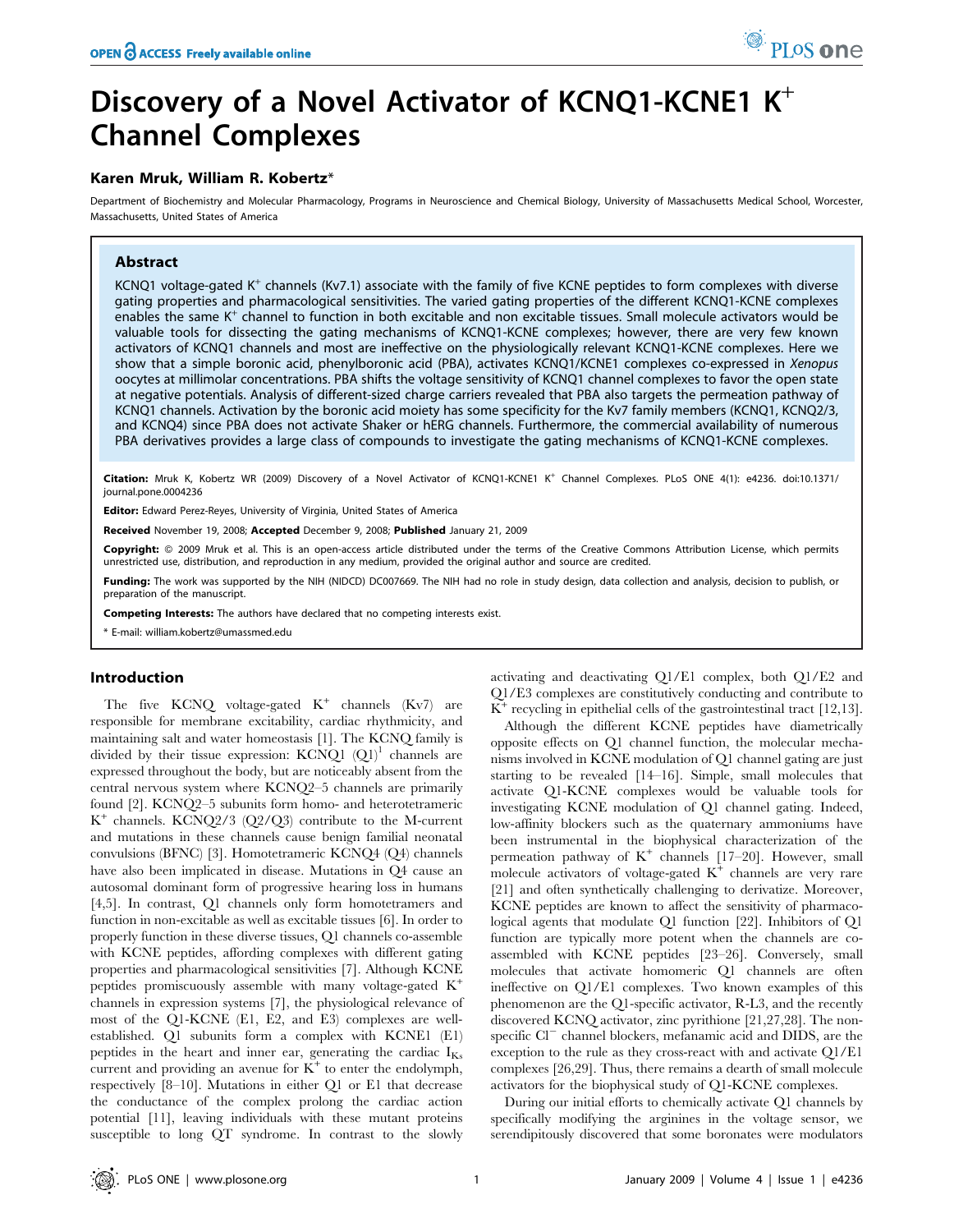of Q1/E1 complexes. Examination of a small panel of boronic acids revealed that the aromatic derivative, phenylboronic acid (PBA), activates Q1/E1 complexes at millimolar concentrations. Activation of Q1/E1 by PBA is due to a shift in the voltage sensitivity of the complex and is specific for the boronic acid moiety. The permeation pathway is also affected by PBA since the magnitude of Q1 channel activation is dependent on the charge carrier. PBA shows some selectivity as it activates other members of the KCNQ family, but does not activate Shaker or hERG  $K^+$  channels. Since derivatives of PBA are common building blocks for organic synthesis, there currently exists a vast array of structurally diverse phenylboronic acids with varied physiochemical properties. The accessibility to thousands of PBA derivatives provides an opportunity to systematically dissect the mechanisms of Q1-KCNE gating and may lead to the discovery of a potent activator of Q1/E1 complexes for the treatment of cardiac arrhythmias.

#### Materials and Methods

#### Molecular Biology

cDNA encoding human KCNQ1, E1, and E3 were individually subcloned into the vector  $pSG01MX$ , which contains the  $5'$  and  $3'UTRs$  from the *Xenopus*  $\beta$ -globin gene for increased protein expression. Inactivation-removed Shaker (Shaker-IR) was in pBluescriptII KS (+). h-KCNQ2, Q3, and Q4 were kindly provided by G. Seebohm and hERG was kindly provided by M. C. Sanguinetti. The constructs were linearized with the appropriate restriction enzyme (New England Biolabs) and cRNA was synthesized using in vitro run-off transcription with SP6 or T7 polymerase (Promega).

#### Electrophysiology

Oocytes were surgically removed from Xenopus laevis. The extraction procedure and care of Xenopus laevis was approved by the University of Massachusetts Institutional Animal Care and Use Committee. Oocytes were defolliculated using 2 mg/mL collagenase (Worthington Biochemical Corp.) in OR2 solution containing (in mM): 82.5 NaCl, 2.5 KCl, 1  $MgCl_2$ , 5 HEPES, pH 7.4 for 60– 80 minutes. Isolated oocytes were rinsed and stored in ND96 storage solution containing (in mM): 96 NaCl, 2 KCl, 1.8  $CaCl<sub>2</sub>$ , 1  $MgCl<sub>2</sub>$ , 5 HEPES, 50 µg/mL of both gentamicin and tetracycline pH 7.4, at 18<sup>°</sup>C. Oocytes were microinjected 24 h after surgery with Shaker, Q1, Q4, or hERG mRNA (15.2 ng). Additionally, Q1 mRNA (7.6 ng) was co-injected with E1 or E3 mRNA (3.8 ng). For Q2/Q3 heteromeric channels, an equal amount of mRNA (7.6 ng) for each subunit was injected. After 2–4 days, currents were recorded using Warner Instrument OC-725 twoelectrode voltage clamp (TEVC), and the data were acquired with Digidata 1322A using pClamp 9 (Axon Instruments). Electrodes were filled with: 3 M KCl, 5 mM EGTA, 10 mM HEPES, pH 7.6. Currents were measured in ND96 recording buffer containing (in mM): 96 NaCl, 2 KOH, 0.3 CaCl<sub>2</sub>, 1 MgCl<sub>2</sub>, 10 HEPES, pH 7.6. All chemical compounds were from Sigma Aldrich and dissolved directly into ND96 recording buffer to a final concentration of 10 mM unless otherwise noted. For the initial Borax experiments, 10 mM sodium tetraborate was used as a buffer instead of HEPES. The time courses of current changes upon compound application and washout were generated by repeatedly depolarizing and measuring the change in current at the end of the pulse. Channels were held at  $-80$  mV and pulsed to +40 mV (0 mV for hERG) for 2 s (100 ms for Shaker) every 30 s to illicit current. For  $EC_{50}$  experiments, current changes were measured for a range of PBA concentrations (1–10 mM). Currentvoltage relationships were measured in the presence or absence of

10 mM PBA by holding at  $-80$  mV and stepping to a series of test potentials for 4 s in 10 mV increments, followed by a tail pulse at  $-30$  mV. For Q1/E3 complexes, the current-voltage relationships were measured in KD50 containing (in mM): 48 NaCl, 50 KOH, 0.3 CaCl<sub>2</sub>, 1 MgCl<sub>2</sub>, 10 HEPES, pH 7.6 by holding at  $-80$  mV and pulsing to a series of potentials for 2 s in 20 mV increments, followed by a tail pulse to  $-80$  mV. For charge carrier experiments, currents were measured in modified KD50 containing either 50 mM KOH, RbCl, or CsCl.

#### Data Analysis

Analysis of data was performed with Clampfit 9 (Axon Instruments) and Prism 5 software (Graphpad). The maximal change in current upon PBA washout at 40 mV was calculated as  $\Delta g_{\text{max}}$ . EC<sub>50</sub> values were calculated by plotting the  $\Delta g_{\text{max}}$  values as a function of PBA concentration and fitting the data to a hyperbola. The amplitude of tail currents was measured 6 ms (100 ms for Q1) after repolarization to  $-30$  mV ( $-80$  mV for Q1/E3 and 50 mM external charge carriers) and normalized such that the maximal tail current in the absence of drug was equal to 1. Normalized tail currents were plotted versus the test potential to produce activation curves. Activation curves were fit to the Boltzmann equation:  $I_{tail} = A1+(A2-A1) / (1+e^{((V-V)}/2)^*(-zF/RT))$ , where  $V_{V_2}$  is the voltage of half-maximal activation and z is the slope factor. A Student's paired t-test was performed to determine whether PBA activation was significantly different than activation by benzyl alcohol. Deactivation time constants for Q1 were measured after a depolarizing pulse to 40 mV and fitting the tail current at  $-80$  mV to a single exponential. Time constants were fit after recovery from inactivation. For the comparison of outward and inward currents, the amplitude of the Q1 current was measured 2 s after depolarization for outward, 100 ms after repolarization for inward. The outward and inward currents were normalized to 1 after the onset of PBA inhibition (defined as time = 0). Subsequent values were plotted as percent increase as a function of PBA exposure time.

#### Results

Borax is a commonly used buffer for protein modification reactions that specifically neutralizes positively charged arginine residues [30]; thus, we initially determined whether borate buffer would have any effect on Q1/E1 complexes. Figure 1A shows normalized Q1/E1 current elicited by 40 mV, 2-s depolarizations in standard ND96 buffer. Switching the solution to a buffer that contains 10 mM sodium tetraborate resulted in reversible inhibition of the Q1/E1 complex. Intrigued by the inhibitory effect of borate, we determined whether boronic acid derivatives had a similar effect on Q1/E1 complexes. Methylboronic acid in ND96 with HEPES as the buffer had little to no effect on Q1/E1 complex function; however, perfusion of 10 mM phenylboronic acid (PBA) caused a rapid inhibition followed by a slower activation, resulting in a net doubling of current (Figure 1A). Upon washout of PBA, inhibition was quickly and completely relieved, resulting in a dramatic rise in current amplitude. Although PBA's inhibitory effect was rapidly reversible, activation of Q1/E1 complexes slowly diminished upon removal of PBA, but never fully washed out. To determine whether activation was due to a shift in the voltage sensitivity of Q1/E1 complexes, we measured the effect of PBA at different voltages (Figure 1B). Tail current analysis (Figure 1C) in the presence PBA resulted in a leftshift of the midpoint of activation  $(V_{1/2})$  and a decrease in the voltage-dependence (z) of Q1/E1 complexes (Table 1). Since PBA both activates and inhibits Q1/E1 complexes, we utilized the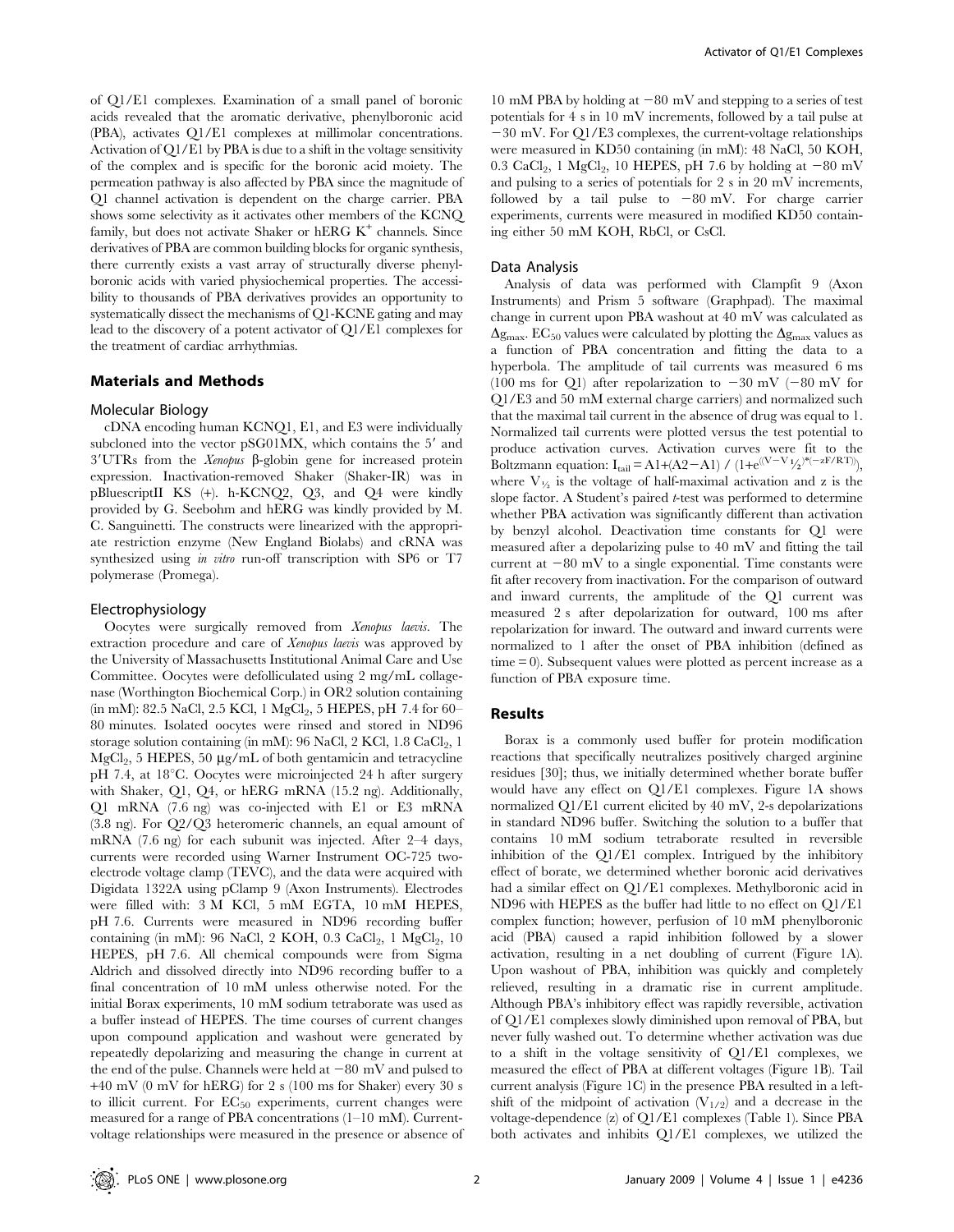

Figure 1. Modulation of Q1/E1 channels by boronates. (A) Time course of Q1/E1 current measured in ND96 at +40 mV at the end of a 2 s pulse. The current was normalized before compound application. Borax reversibly inhibits while methylboronic acid has little to no effect on channel current. Phenylboronic acid (PBA) initially inhibits current and then slowly potentiates. Benzoic acid reversibly reduces Q1/E1 channel current whereas benzyl alcohol reversibly activates the channel complex. (B) Families of currents recorded before and during treatment with PBA or benzyl alcohol. Currents were elicited by 4 s step test potentials from  $-80$  to  $+60$  mV in 10 mV increments from a holding potential of  $-80$  mV followed by a tail pulse to -30 mV. Dashed line indicates zero current. Scale bars represent 1 µA and 0.5 s. (C) Voltage-activation curves for Q1/E1 calculated from tail current analysis. Solid curves represent Boltzmann fits to the data. Data are presented as the mean $\pm$ SEM (n = 10). doi:10.1371/journal.pone.0004236.g001

kinetic difference in washout to measure the maximal activation of Q1/E1 complexes by PBA. Upon washout of PBA, inhibition was quickly relieved resulting in a rapid rise in current (Figure 1A) and the maximum current was measured and defined as  $\Delta g_{\rm max}$ (Table 1). Making this measurement with different concentrations of PBA afforded an  $EC_{50}$  of 1.6 mM for Q1/E1 complexes.

To examine the importance of the boronic acid moiety, we tested the structurally similar compounds: benzoic acid and benzyl alcohol. Perfusion of benzoic acid reversibly inhibited Q1/E1 whereas benzyl alcohol reversibly activated the complex, but to a lesser extent than PBA (Figure 1). Benzyl alcohol also had a

significantly smaller effect on the  $V_{1/2}$  of the complex compared to PBA (Figure 1C and Table 1). Therefore, we subsequently compared PBA and benzyl alcohol to determine whether the geminal diol of the boronic acid would activate other  $K^+$  channels and Q1-KCNE complexes.

Q1 channels co-expressed with KCNE3 (E3) were also activated by PBA (Figure 2A). In contrast to Q1/E1, Q1/E3 currents were primarily activated by PBA though a small amount of recovery from inhibition was observed as a rapid increase in current when the reagent was washed out. Since Q1/E3 complexes are open at negative potentials, we used a high external potassium solution

|  | Table 1. Electrophysiological Properties of KCNQ Channels in the presence of PBA or Benzyl Alcohol. <sup>a</sup> |  |  |  |  |  |  |
|--|------------------------------------------------------------------------------------------------------------------|--|--|--|--|--|--|
|--|------------------------------------------------------------------------------------------------------------------|--|--|--|--|--|--|

|       | Control         |                 | <b>Phenylboronic Acid (PBA)</b> |                  |                           |                 | <b>Benzyl Alcohol</b>          |                  |
|-------|-----------------|-----------------|---------------------------------|------------------|---------------------------|-----------------|--------------------------------|------------------|
|       | $V_{1/2}$ (mV)  | z               | $\Delta$ V <sub>1/2</sub> (mV)  | $\Delta$ z       | $\Delta$ g <sub>max</sub> | $EC_{50}$ (mM)  | $\Delta$ V <sub>1/2</sub> (mV) | $\Delta$ z       |
| l Q1  | $-31.8 \pm 1.6$ | $2.39 \pm 0.06$ | $-13.8 \pm 1.6*$                | $0.51 \pm 0.11$  | $1.5 \pm 0.1$             | $0.10 \pm 0.02$ | $-4.6 \pm 5.5$                 | $0.51 \pm 0.18$  |
| Q1/E1 | $23.4 \pm 1.2$  | $1.70 \pm 0.04$ | $-12.6 \pm 2.7*$                | $-0.23 \pm 0.07$ | $3.0 \pm 0.1$             | $1.6 \pm 0.5$   | $-4.4 \pm 2.4$                 | $-0.23 \pm 0.07$ |
| Q1/E3 | $26.6 \pm 3.0$  | $0.47 \pm 0.02$ | $3.3 \pm 5.4*$                  | $0.33 \pm 0.04$  | $3.9 \pm 0.2$             | $6.1 \pm 5.7$   | $2.7 + 4.9$                    | $0.35 \pm 0.06$  |
| Q2/Q3 | $-44.6 \pm 1.4$ | $3.08 \pm 0.11$ | $-9.8 \pm 2.3*$                 | $-0.32 \pm 0.34$ | $3.0 \pm 0.3$             | $3.7 \pm 1.4$   | $-5.9 \pm 2.9$                 | $0.31 \pm 0.17$  |
| l Q4  | $-15.6 \pm 1.1$ | $2.45 \pm 0.06$ | $-13.7 \pm 1.3*$                | $-0.44 \pm 0.11$ | >10                       | >10             | $-0.8 + 2.9$                   | $-0.53 \pm 0.08$ |

<sup>a</sup>Data from individual activation curves obtained from 4–10 oocytes. Activation curves were fit to a Boltzmann function. V<sub>14</sub> is the voltage of half-maximal activation and z is the slope factor.  $\Delta V_{1/2}$  and  $\Delta$  z are the changes induced by addition of 10 mM compound.  $\Delta g_{\text{max}}$  values were determined during the washout of inhibition, as described in the Materials and Methods. EC<sub>50</sub> values were determined during the washout of inhibition for PBA concentrations ranging from 1-10 mM. All values are mean $\pm$ SEM except for EC<sub>50</sub> values, which are reported as the error of the fit to a hyperbola.  $*$ Indicates significant (Student t-test; p $<$ 0.05) when compared to benzyl alcohol.

doi:10.1371/journal.pone.0004236.t001

 $\overline{\phantom{a}}$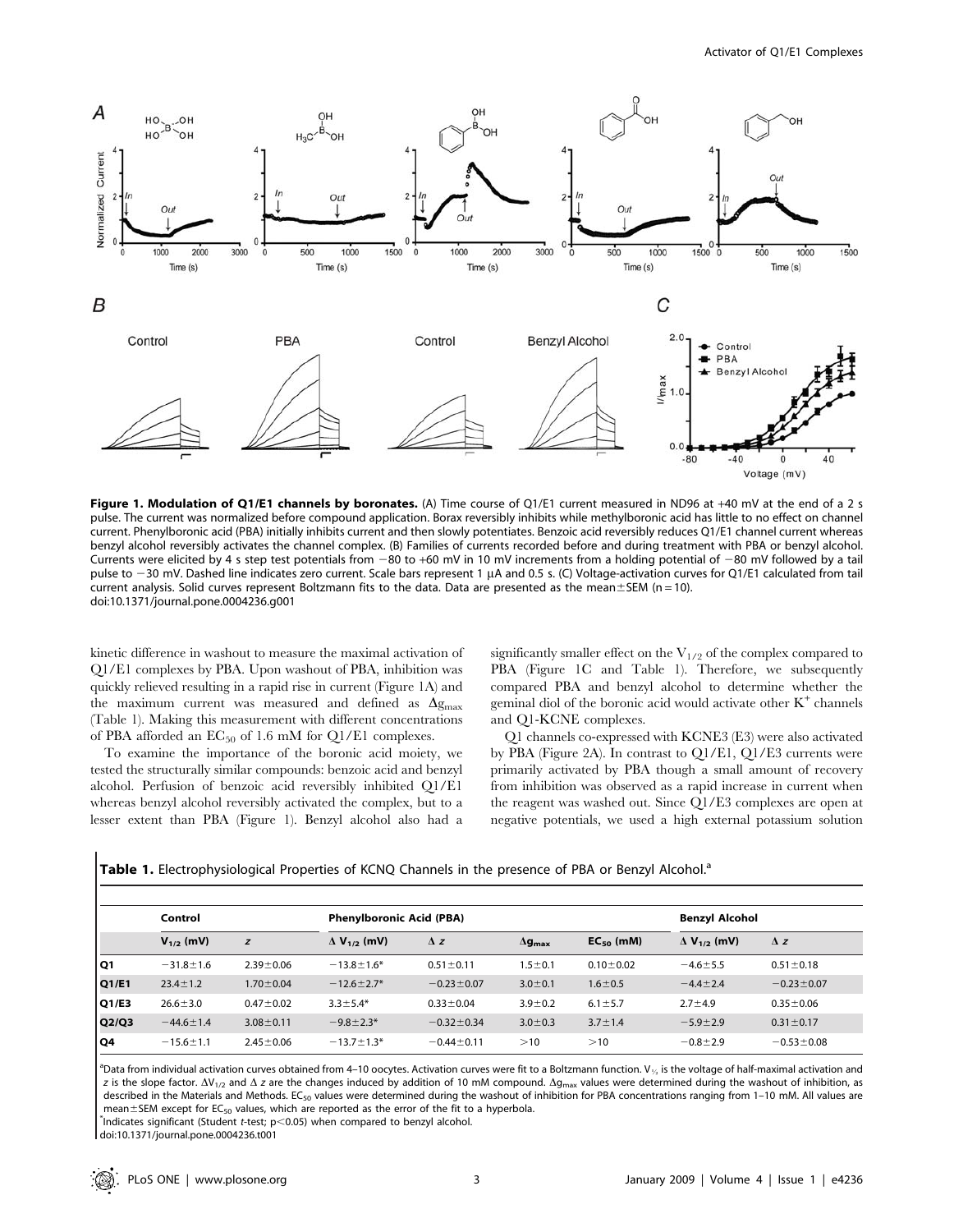

Figure 2. PBA activates Q1/E3 complexes. (A) Time course of Q1/E3 current measured in ND96 at +40 mV at the end of a 2 s pulse. The current was normalized before PBA application. PBA initially inhibits then slowly potentiates channel current. (B) Families of currents recorded in high external potassium (50 mM) before and during treatment with PBA. Currents were elicited by 2 s test potentials from -100 to +60 mV in 20 mV increments. The holding and tail potentials were -80 mV. Dashed line indicates zero current. Scale bars represent 1 µA and 0.5 s. (C) Voltageactivation curves for Q1/E3 calculated from tail current analysis. Solid curves represent Boltzmann fits to the data. Data are presented as the mean $\pm$ SEM (n = 10).

doi:10.1371/journal.pone.0004236.g002

(50 mM) to visualize both the outward and inward currents generated from a family of test potentials (Figure 2B). Although these conditions enabled us to measure the inward currents, Q1/ E3-expressing oocytes became unstable during the long time course needed to observe complete activation by PBA (1000 s). Therefore, we measured the current-voltage relationships after 500 s of PBA application (dashed arrow in Figure 2A). Tail current analysis revealed that PBA activation of Q1/E3 complexes occurred only at potentials greater than  $-40$  mV (Figure 2C). Accordingly, PBA did not shift the  $V_{1/2}$  of the complex, but apparently increased the voltage dependence of the Q1/E3 complex (Table 1). This effect was not specific for the boronic acid moiety because benzyl alcohol activated Q1/E3 similarly.

Since Q1-KCNE complexes were activated by PBA, we next asked whether activation was KCNE-specific by examining other members of the KCNQ family. Specifically, we examined the physiologically relevant heterotetrameric Q2/Q3 channels and homotetrameric Q4 channels. For homomeric Q1 channels, activation by PBA was offset by inhibition, resulting in a negligible increase in current. However, PBA significantly left-shifted the  $V_{1/2}$ of the channel and this activation was observed during washout (Figure 3, Q1 panel). The overall effect of PBA on Q2/Q3 heterotetrameric channels was activation (Figure 3, Q2/Q3 panel). Benzyl alcohol also activated Q2/Q3 channels, however, to significantly lesser extent (Table 1). Strikingly, Q4 channels were only activated by PBA (Figure 3, Q4 panel). A  $\sim$ 10-fold increase in current was observed at 40 mV and the  $V_{1/2}$  of the complex was significantly left-shifted (Table 1). Moreover, activation is specific for the boronic acid moiety since benzyl alcohol did not shift the  $V_{1/2}$ (Table 1). To determine whether PBA activation was specific for KCNQ family members, we examined two different voltage-gated K<sup>+</sup> channels: Shaker and hERG. Both the inactivation removed variant of Shaker (Shaker-IR) and hERG were only reversibly inhibited by 10 mM PBA (Figure 4). Therefore, activation by PBA appears to be somewhat specific for KCNQ1-KCNE channel complexes and KCNQ channels.

Because Q1 channels rapidly flicker between open and closed, single channel events cannot be directly observed; therefore, we indirectly determined whether PBA alters the permeation pathway of Q1 channels during the potentiation phase. We examined PBA potentiation in the presence of external cations with diameters larger than  $K^+$  since the Q1 channel pore readily conducts both  $Rb$ <sup>+</sup> and  $Cs$ <sup>+</sup> [31,32]. Oocytes expressing Q1 channels were initially bathed in 50 mM external  $K^{\frac{1}{7}}$ ,  $Rb^{\frac{1}{7}}$ , or  $Cs^{\frac{1}{7}}$ . PBA (10 mM) was added and after the onset of inhibition, the cell was depolarized to 40 mV and returned to  $-80$  mV to elicit outward and inward currents, respectively (Figure 5, black traces). The outward and inward currents were normalized and defined the current level at time  $= 0$ . During the potentiation phase, outward and inward currents were measured every 30 s until equilibrium was reached (Figure 5, right graphs); the final trace is shown in gray in the left panel of Figure 5. For  $K^+$ , PBA caused a greater increase in outward than inward current (Figure 5A) while in  $\text{Rb}^+$ , both outward and inward current increased equally (Figure 5B). In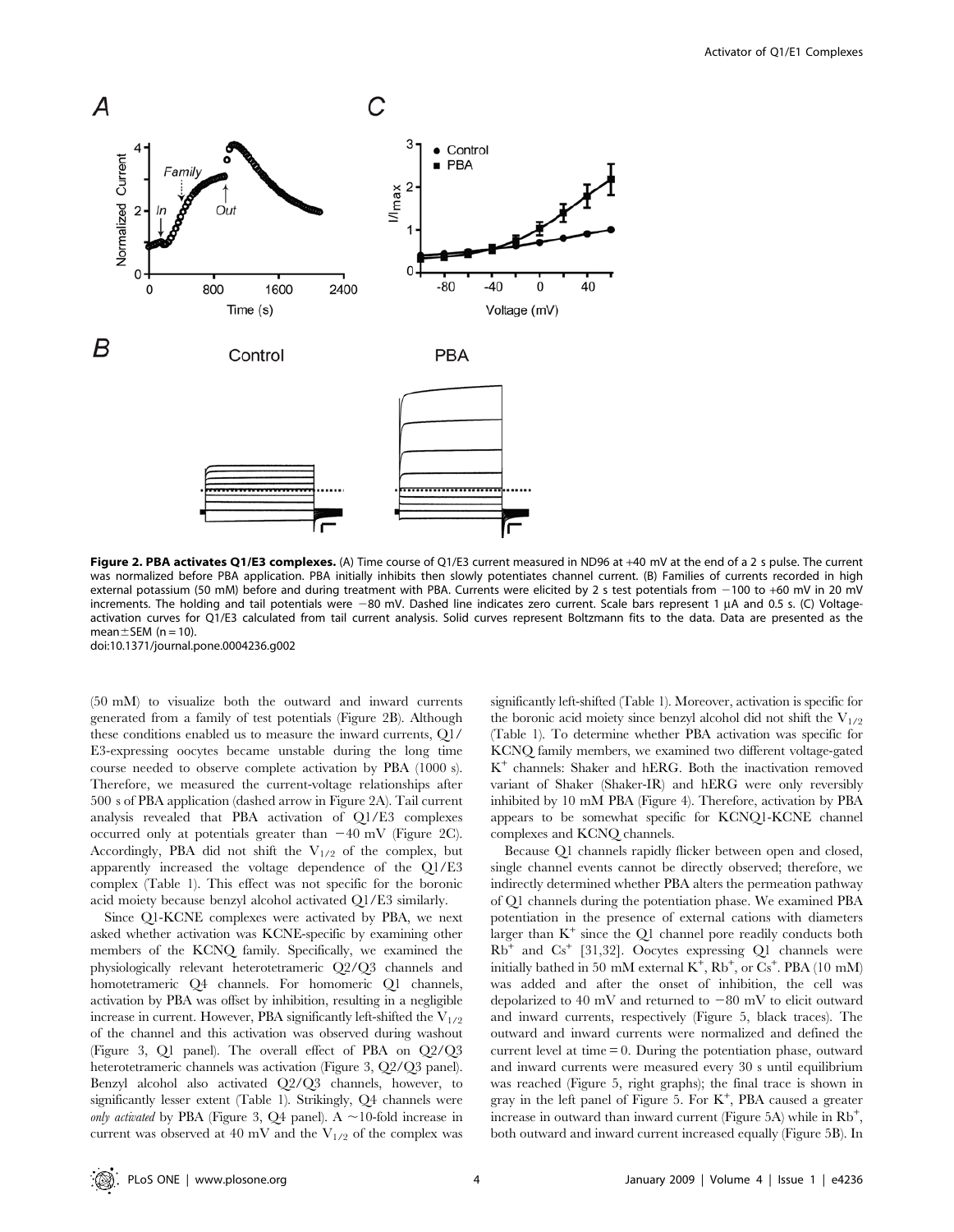

Figure 3. PBA activates all tested members of the KCNQ family. Left panel: Time courses of current recorded in ND96 at +40 mV at the end of a 2 s pulse. The current was normalized before PBA application. PBA initially inhibits and then slowly potentiates Q1 and Q2/Q3 current. PBA only activates Q4 channels. Middle panel: Families of currents recorded before and during treatment with PBA. Currents were elicited by 4 s test potentials from  $-100$  to +60 mV in 10 mV increments from a holding potential of  $-80$  mV followed by a tail pulse to  $-30$  mV. Dashed line indicates zero current. Scale bars represent 1 µA and 0.5 s. Right panel: Voltage-activation curves calculated from tail current analysis. Solid curves represent Boltzmann fits to the data. Data are presented as the mean $\pm$ SEM (n = 4–6). doi:10.1371/journal.pone.0004236.g003

contrast, PBA caused a greater increase in inward than outward currents when measured in  $Cs^+$  (Figure 5C). The deactivation kinetics during the potentiation phase (Figure 5, insets) with the different charge carriers were also measured. PBA slows Q1 channel closing when the larger  $Rb^+$  or  $Cs^+$  ions are charge carriers whereas PBA has no significant effect on closing kinetics with external  $K^+$  (Table 2). Since permeation and voltagedependent gating are intrinsically coupled in Q1 channels [32], we also measured the PBA-induced changes in voltage sensitivity with the different charge carriers (Table 3). PBA caused a  $-14$  mV shift in the V<sub>1/2</sub> of Q1 channels in both ND96 (2 mM  $K^{+}_{ext}$ ) and 50 mM  $K^{+}_{ext}$  (Table 1 and 3). However, in the presence of the larger  $Rb^+$  and  $Cs^+$  ions, PBA left-shifted the  $V_{1/2}$  an additional 6 mV. In total, these results show that activation of Q1 by PBA is dependent on the external charge carrier.

#### Discussion

Motivated by the fortuitous discovery that Borax modulates Q1/E1 complexes, we determined whether the boronic acid moiety was uniquely responsible for modulation of KCNQ channels and KCNQ1-KCNE complexes. By examining structurally different boronic acids, we found that the aromatic derivative, PBA, activates Q1/E1 complexes at millimolar concentrations. PBA activation of Q1/E1 is specific for the boronic acid functional group because other similar aromatic derivatives (benzyl alcohol and benzoic acid) are significantly less effective or inhibitory. In contrast, both PBA and benzyl alcohol similarly activate the Q1/E3 complexes. Activation of the constitutively conducting Q1/E3 complex by PBA is only observed at voltages greater than  $-40$  mV, which ostensibly increases the voltage-dependence of the complex. Homomeric Q1 channels are also modulated by PBA. At positive potentials, PBA inhibits and activates Q1 channels equally, resulting in no net change in current magnitude. Although PBA does not significantly increase the total current, the voltage sensitivity of Q1 channels is shifted with PBA such that they are open at more negative potentials. These results suggest that the presence of the KCNE peptides is not required for PBA to modulate the ion conducting subunit; however, an overall increase in current magnitude is only observed when Q1 channels co-assemble with KCNE peptides. Thus, PBA is a more effective activator of Q1-KCNE complexes.

In addition to Q1 channels, PBA activates the other members of the KCNQ family. Activation appears to be somewhat specific for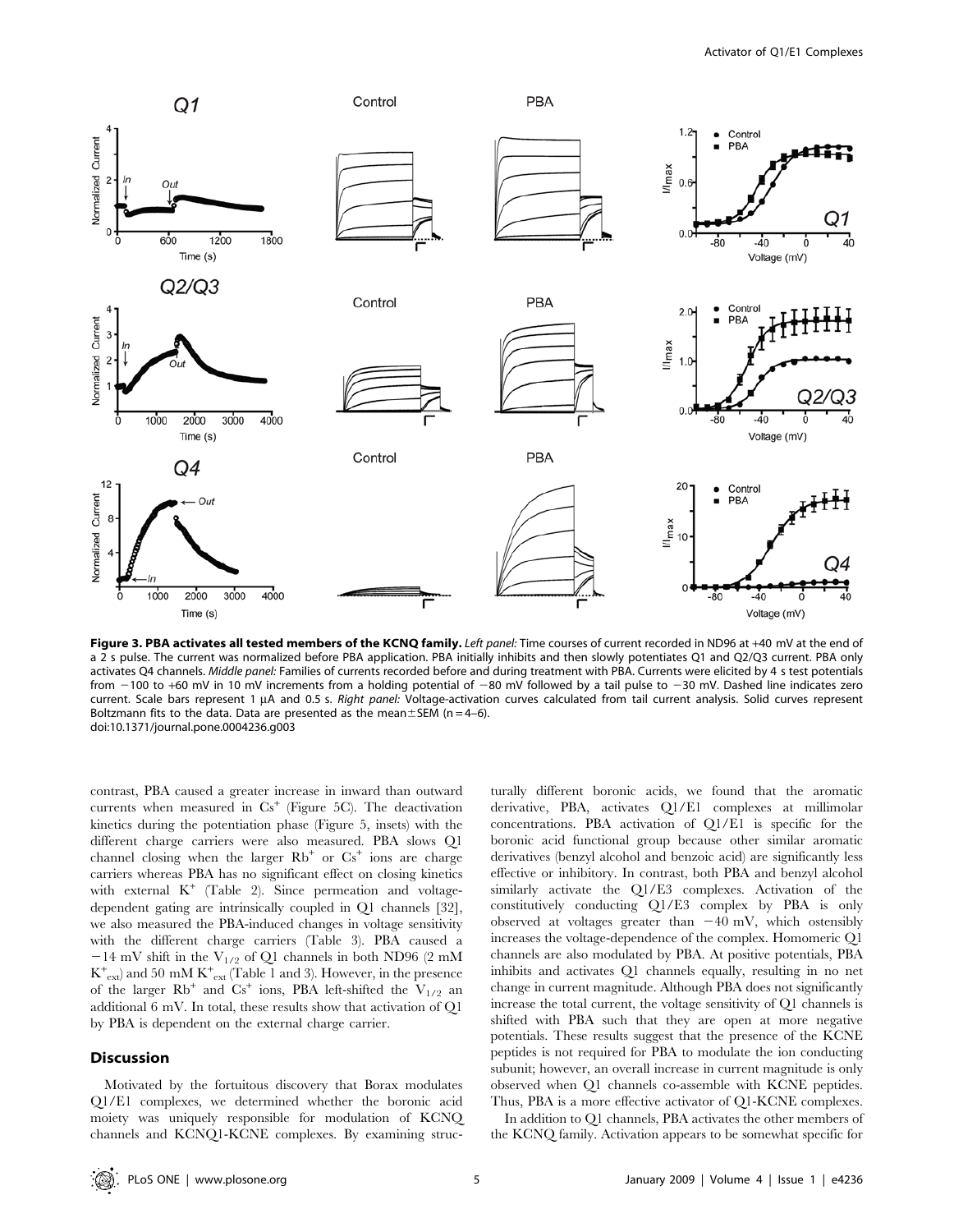

Figure 4. PBA inhibits other Kv channels. (A) Time course of Shaker (inactivation removed) current measured in ND96 at +40 mV, 100 ms pulse when 10 mM PBA was applied through the bath solution. (B) Families of Shaker currents recorded before and during treatment with PBA. Currents were elicited by 100 ms step test potentials from  $-100$  to +60 mV in 10 mV increments from a holding potential of  $-80$  mV. Dashed line indicates zero current. Scale bars represent 1 µA and 0.1 s. (C) Time course of hERG current measured in ND96 at 0 mV, 2 s pulse when 10 mM PBA was applied through the bath solution. (D) Families of hERG currents recorded before and during treatment with PBA. Currents were elicited by 2 s step test potentials from  $-100$  to +60 mV in 10 mV increments from a holding potential of  $-80$  mV. Dashed line indicates zero current. Scale bars represent 1  $\mu$ A and 0.5 s. doi:10.1371/journal.pone.0004236.g004

KCNQ channels, as Shaker and hERG are not activated by PBA. Comparing activation curve data for the KCNQ family indicated that PBA activates these channels by shifting the midpoint of activation  $(V_{1/2})$ . The maximal increase of current  $(\Delta g_{\text{max}})$  for KCNQ channels at 40 mV is:  $Q4 \gg Q1/E1 \approx Q2/Q3 > Q1$ . This activation trend inversely correlates with the reported open probabilities for KCNQ channels [33–36], suggesting a rationale for the varied effectiveness of PBA. Testing this hypothesis, however, is hampered by the flickery nature of Q1/E1 complexes, which precludes the accurate measurement of the open probability of these complexes by either single channel recordings or noise analysis [37,38].

Without the ability to perform traditional single channel analysis, we turned to  $Rb^+$  and  $Cs^+$  as charge carriers to indirectly examine the effect of PBA on the Q1 permeation pathway. We found that the inward and outward Q1 currents were differentially potentiated by PBA. PBA increased Q1 outward currents (compared to inward) when  $K^+$  was in the external bath and inward currents when  $Cs<sup>+</sup>$  was present. The asymmetry of PBA activation of Q1 currents cannot be explained by increasing the

number of channels and thus points to modulation of the ion conducting subunits. Consistent with this premise was the charge carrier dependence of PBA potentiation: the larger the diameter of the permeant ion, the more PBA increased the inward current (Figure 5). This result suggests that PBA alters the Q1 selectivity filter such that larger ions are more permeant. The larger  $Rb^+$  and  $Cs<sup>+</sup>$  ions also enhanced PBA's effect on the  $V<sub>1/2</sub>$  and deactivation kinetics of  $Q1$  channels compared to  $K^+$ . Although the sum of these results do not conclusively rule out an indirect modulatory mechanism, the data in total strongly favor PBA directly interacting with the KCNQ pore forming subunit.

One commonality of PBA modulation of KCNQ channels is the slow onset of potentiation (minutes). If PBA is directly binding to the channel, the slowed kinetics could be explained by a cytoplasmic or buried binding site. PBA binding may in fact be covalent, because boronic acids are known to form covalent, yet reversible bonds with diols [39,40]. A covalent interaction is consistent with the previous observations that chemical modifications activate KCNQ channels [14,15,35,41]. In addition, a slowly reversible covalent interaction may also explain the lack of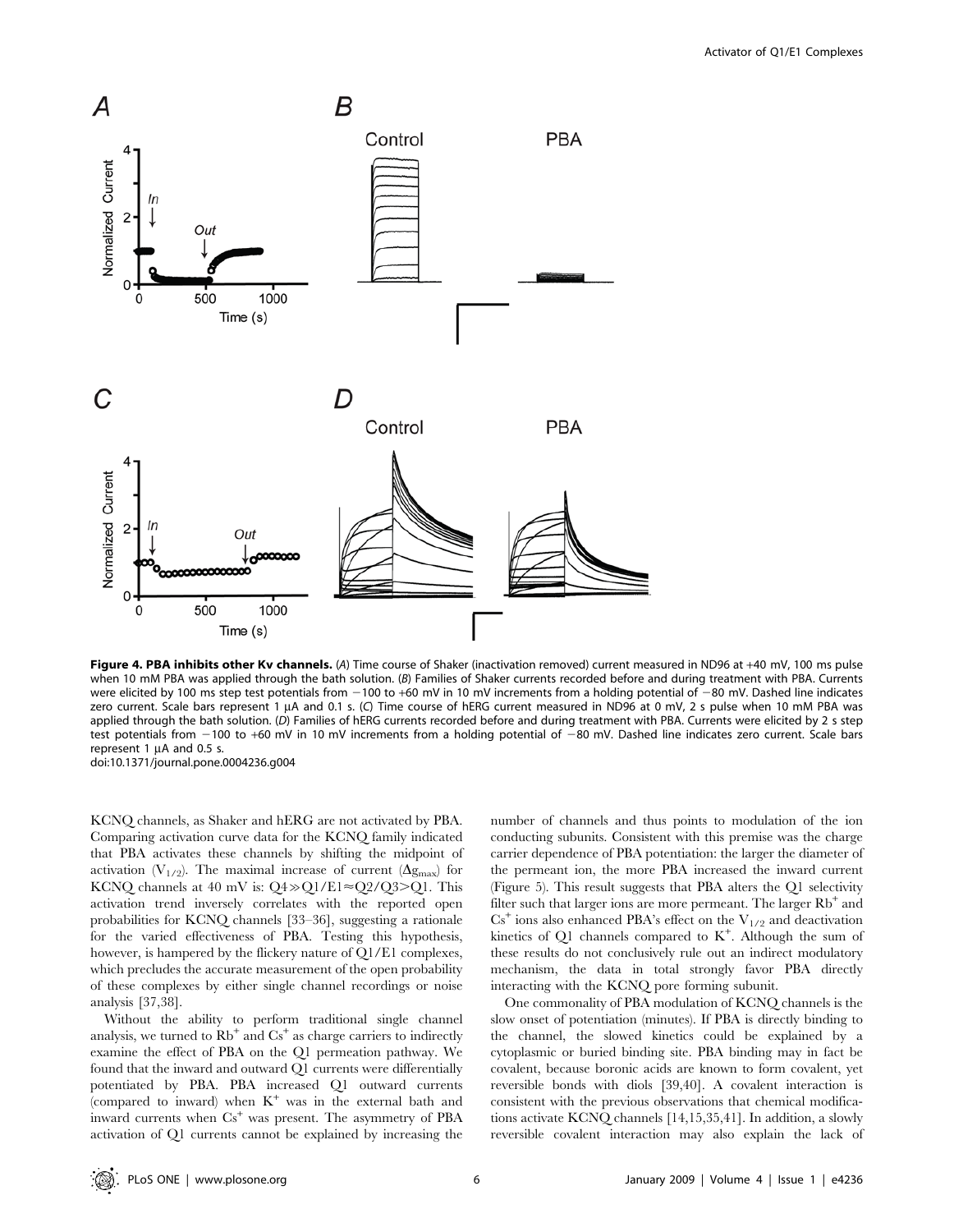

Figure 5. Activation of Q1 by PBA is dependent on the external charge carrier ion. Current traces were recorded in (A) 50 mM K<sup>+</sup>, (B) Rb<sup>+</sup>, or (C) Cs<sup>+</sup>. Left panel: Representative overlaid traces elicited by a +40 mV test and -80 mV tail pulse before and after the onset of PBA potentiation. Inset: Normalized tail currents comparing the deactivation kinetics before and after the onset of PBA potentiation. Tick marks represent 200 ms. Right panel: Time course of current recorded during the PBA potentiation phase. Outward current measured at the end of a 2 s pulse to +40 mV; maximal inward current measured during the -80 mV tail pulse. Time zero is the amount of current after initial inhibition but before potentiation by PBA. Data are represented as the mean $\pm$ SEM (n = 5–10). doi:10.1371/journal.pone.0004236.g005

complete washout with some KCNQ channels (Figures 1A, 2A and 3). Nonetheless, PBA may still be acting indirectly, activating signaling pathways in the cell. However, these indirect pathways must be specific for KCNQ channels since PBA activation was not observed for Shaker and hERG channels.

While PBA activates KCNQ channels, it does inhibit Kv channels weakly at 10 mM. Rapid inhibition was initially observed for all Kv channels, except Q4. The trend for inhibition is: Shaker>Q1≈hERG≈Q1/E1>Q2/Q3≈Q1/E3. hERG inhibition is a concern for small molecule drug design; however, PBA inhibition of hERG does not appear to occur by classic inner

vestibule block [42]. First, PBA is not a positively charged molecule, which is typical for hERG blockers that bind to the hydrophobic residues in the S6 helix [43]. Second, inhibition is not specific for hERG, as the other Kv channels are similarly inhibited at this high concentration of PBA. Given that PBA inhibition is already weaker than activation for KCNQ channels, it should be possible to design second generation boronic acid activators that do not inhibit hERG and other Kv channels.

Unlike recently described activators of KCNQ channels, which are rendered less effective when co-assembled with KCNE peptides [27,28], PBA activates Q1-KCNE complexes more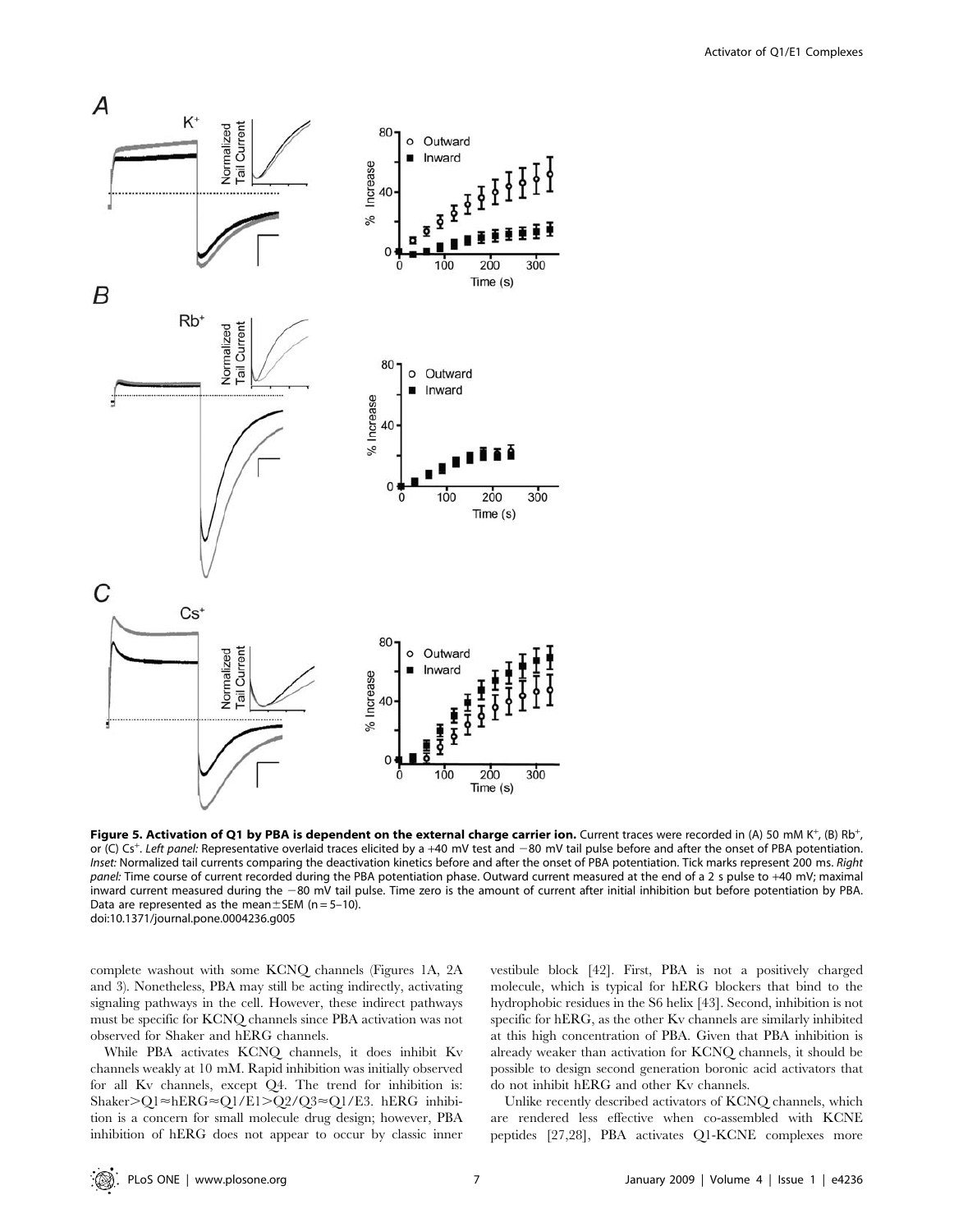Table 2. Deactivation rates of Q1 with different charge carriers.<sup>b</sup>

|                         | Deactivation $\tau$ (ms) |                 |                 |  |  |
|-------------------------|--------------------------|-----------------|-----------------|--|--|
|                         | $K^+$                    | $Rb^+$          | $\mathsf{Cs}^+$ |  |  |
| <b>Before PBA</b>       | $360 \pm 30$             | $480 \pm 30$    | $300 + 20$      |  |  |
| <b>PBA</b> (inhibition) | $510 \pm 30$             | 710±90          | $430 \pm 30$    |  |  |
| <b>PBA</b> (activation) | $630 + 60$               | $1240 \pm 200*$ | $650 \pm 60*$   |  |  |

<sup>b</sup>Rates of deactivation were measured by fitting the tail currents to a single exponential after recovery from inactivation. Data is represented as the mean  $+$  SFM (n = 5–10).

 $*$ Indicates significant (Student t-test; p $<$ 0.05) when compared to inhibition by PBA.

doi:10.1371/journal.pone.0004236.t002

effectively than homotetrameric Q1 channels. Both of these previous studies suggest that co-assembly with KCNE peptides prevents R-L3 and zinc pyrithione from binding to the Q1 channel subunit [21,27,28]. Since PBA activates Q1-KCNE complexes, future structure-function studies with PBA and other boronic acids should provide insight into its binding site and yield new tools to investigate the molecular mechanisms of Q1-KCNE gating. Although the potency of this unoptimized, simple molecule is modest, the non-toxicity of boronic acids (Borax), the catalogues full of boronic acids derivatives, and their synthetic utility makes

#### References

- 1. Robbins J (2001) KCNQ potassium channels: physiology, pathophysiology, and pharmacology. Pharmacol Ther 90: 1–19. 2. Cooper EC, Jan LY (2003) M-channels: neurological diseases, neuromodulation,
- and drug development. Arch Neurol 60: 496–500.
- 3. Jentsch TJ (2000) Neuronal KCNQ potassium channels: physiology and role in disease. Nat Rev Neurosci 1: 21–30.
- 4. Kubisch C, Schroeder BC, Friedrich T, Lutjohann B, El-Amraoui A, et al. (1999) KCNQ4, a novel potassium channel expressed in sensory outer hair cells, is mutated in dominant deafness. Cell 96: 437–446.
- 5. Kharkovets T, Hardelin JP, Safieddine S, Schweizer M, El-Amraoui A, et al. (2000) KCNQ4, a K+ channel mutated in a form of dominant deafness, is expressed in the inner ear and the central auditory pathway. Proc Natl Acad Sci U S A 97: 4333–4338.
- 6. Jespersen T, Grunnet M, Olesen SP (2005) The KCNQ1 potassium channel: from gene to physiological function. Physiology (Bethesda) 20: 408–416.
- 7. McCrossan ZA, Abbott GW (2004) The MinK-related peptides. Neuropharmacology 47: 787–821.
- 8. Sanguinetti MC, Curran ME, Zou A, Shen J, Spector PS, et al. (1996) Coassembly of  $K_V LQT1$  and minK (IsK) proteins to form cardiac  $I_{Ks}$  potassium channel. Nature 384: 80–83.
- 9. Barhanin J, Lesage F, Guillemare E, Fink M, Lazdunski M, et al. (1996)  $K_V LQT1$  and IsK (minK) proteins associate to form the  $I_{Ks}$  cardiac potassium current. Nature 384: 78–80.
- 10. Neyroud N, Tesson F, Denjoy I, Leibovici M, Donger C, et al. (1997) A novel mutation in the potassium channel gene KVLQT1 causes the Jervell and Lange-Nielsen cardioauditory syndrome. Nat Genet 15: 186–189.
- 11. Splawski I, Shen J, Timothy KW, Lehmann MH, Priori S, et al. (2000) Spectrum of mutations in long-QT syndrome genes. KVLQT1, HERG, SCN5A, KCNE1, and KCNE2. Circulation 102: 1178–1185.
- 12. Roepke TK, Anantharam A, Kirchhoff P, Busque SM, Young JB, et al. (2006) The KCNE2 potassium channel ancillary subunit is essential for gastric acid secretion. J Biol Chem 281: 23740–23747.
- 13. Schroeder BC, Waldegger S, Fehr S, Bleich M, Warth R, et al. (2000) A constitutively open potassium channel formed by KCNQ1 and KCNE3. Nature 403: 196–199.
- 14. Rocheleau JM, Kobertz WR (2008) KCNE peptides differently affect voltage sensor equilibrium and equilibration rates in KCNQ1 K<sup>+</sup> channels. J Gen Physiol 131: 59–68.
- 15. Nakajo K, Kubo Y (2007) KCNE1 and KCNE3 Stabilize and/or Slow Voltage Sensing S4 Segment of KCNQ1 Channel. J Gen Physiol 130: 269–281.
- 16. Panaghie G, Abbott GW (2007) The role of S4 charges in voltage-dependent and voltage-independent KCNQ1 potassium channel complexes. J Gen Physiol 129: 121–133.
- 17. MacKinnon R, Yellen G (1990) Mutations affecting TEA blockade and ion permeation in voltage-activated K+ channels. Science 250: 276–279.

Table 3. Electrophysiological Properties of Q1 with different charge carriers.<sup>c</sup>

|       | Control         |               | <b>PBA</b>                     |                 |  |  |
|-------|-----------------|---------------|--------------------------------|-----------------|--|--|
|       | $V_{1/2}$ (mV)  | z             | $\Delta$ V <sub>1/2</sub> (mV) | $\Delta$ z      |  |  |
| $K+$  | $-26.8 \pm 2.4$ | $1.6 \pm 0.1$ | $-14.3 \pm 3.1$                | $0.02 \pm 0.30$ |  |  |
| $Rb+$ | $-26.5 \pm 1.2$ | $1.7 \pm 0.1$ | $-21.6 \pm 1.7$ *              | $0.6 \pm 0.20*$ |  |  |
| $Cs+$ | $-30.8 \pm 1.4$ | $2.2 \pm 0.1$ | $-19.3 \pm 1.7^*$              | $0.4 \pm 0.20*$ |  |  |

c Data from individual activation curves obtained from 5–10 oocytes. Activation curves were fit to a Boltzmann function.  $V_{\frac{1}{2}}$  is the voltage of half-maximal activation and z is the slope factor.  $\Delta V_{1/2}$  and  $\Delta$  z are the changes induced by addition of 10 mM PBA. All values are mean $\pm$ SEM.

Indicates significant (Student t-test;  $p$ <0.05) when compared to  $K^+$ .

doi:10.1371/journal.pone.0004236.t003

PBA a potential pharmacophore for building potent activators of Q1/E1 complexes. Moreover, since boronic acid-bearing compounds are used clinically [44], their inclusion into small molecule libraries would generate an array of potential KCNQ activators.

#### Author Contributions

Conceived and designed the experiments: KM WRK. Performed the experiments: KM. Analyzed the data: KM WRK. Wrote the paper: KM WRK.

- 18. Yellen G, Jurman ME, Abramson T, MacKinnon R (1991) Mutations affecting internal TEA blockade identify the probable pore-forming region of a K+ channel. Science 251: 939–942.
- 19. Choi KL, Aldrich RW, Yellen G (1991) Tetraethylammonium blockade distinguishes two inactivation mechanisms in voltage-activated K+ channels. Proc Natl Acad Sci U S A 88: 5092–5095.
- 20. Baukrowitz T, Yellen G (1996) Use-dependent blockers and exit rate of the last ion from the multi-ion pore of a K+ channel. Science 271: 653–656.
- 21. Xiong Q, Gao Z, Wang W, Li M (2008) Activation of Kv7 (KCNQ) voltage-gated potassium channels by synthetic compounds. Trends Pharmacol Sci 29: 99–107.
- 22. Gutman GA, Chandy KG, Grissmer S, Lazdunski M, McKinnon D, et al. (2005) International Union of Pharmacology. LIII. Nomenclature and molecular relationships of voltage-gated potassium channels. Pharmacol Rev 57: 473–508.
- 23. Lerche C, Seebohm G, Wagner CI, Scherer CR, Dehmelt L, et al. (2000) Molecular impact of MinK on the enantiospecific block of I(Ks) by chromanols. Br J Pharmacol 131: 1503–1506.
- 24. Gage SD, Kobertz WR (2004) KCNE3 Truncation Mutants Reveal a Bipartite Modulation of KCNQ1 K<sup>+</sup> Channels. J Gen Physiol 124: 759–771.
- 25. Seebohm G, Chen J, Strutz N, Culberson C, Lerche C, et al. (2003) Molecular determinants of KCNQ1 channel block by a benzodiazepine. Mol Pharmacol 64: 70–77.
- 26. Busch AE, Busch GL, Ford E, Suessbrich H, Lang HJ, et al. (1997) The role of the IsK protein in the specific pharmacological properties of the IKs channel complex. Br J Pharmacol 122: 187–189.
- 27. Salata JJ, Jurkiewicz NK, Wang J, Evans BE, Orme HT, et al. (1998) A novel benzodiazepine that activates cardiac slow delayed rectifier K+ currents. Mol Pharmacol 54: 220–230.
- 28. Gao Z, Xiong Q, Sun H, Li M (2008) Desensitization of chemical activation by auxiliary subunits: Convergence of molecular determinants critical for augmenting KCNQ1 potassium channels. J Biol Chem 283: 22649–22658.
- 29. Abitbol I, Peretz A, Lerche C, Busch AE, Attali B (1999) Stilbenes and fenamates rescue the loss of I(KS) channel function induced by an LQT5 mutation and other IsK mutants. Embo J 18: 4137–4148.
- 30. Patthy L, Smith EL (1975) Reversible modification of arginine residues. Application to sequence studies by restriction of tryptic hydrolysis to lysine residues. J Biol Chem 250: 557–564.
- 31. Seebohm G, Sanguinetti MC, Pusch M (2003) Tight coupling of rubidium conductance and inactivation in human KCNQ1 potassium channels. J Physiol 552: 369–378.
- 32. Pusch M, Bertorello L, Conti F (2000) Gating and flickery block differentially affected by rubidium in homomeric KCNQ1 and heteromeric KCNQ1/ KCNE1 potassium channels. Biophys J 78: 211–226.
- 33. Schwake M, Pusch M, Kharkovets T, Jentsch TJ (2000) Surface Expression and Single Channel Properties of KCNQ2/KCNQ3, M-type K+ Channels Involved in Epilepsy. J Biol Chem 275: 13343–13348.